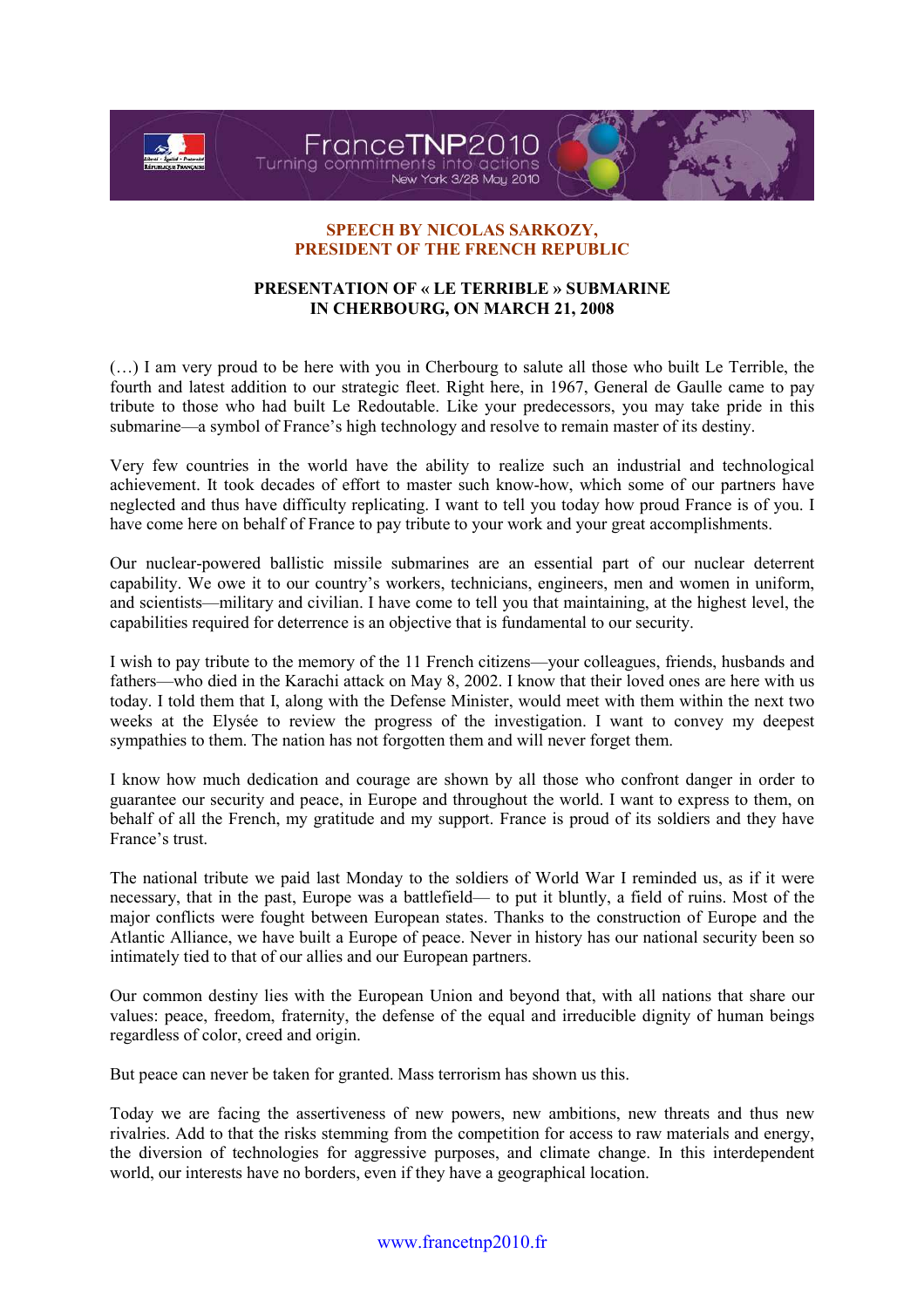The world has changed since the 1994 White Paper, which drew the conclusions from the end of the Cold War and the first Gulf War. It is different, more unstable, more changing, more complex. Our vulnerabilities have therefore changed as well, and our strategy must consequently be reassessed. For I do not want—indeed, it is not my right—for France to prepare for the previous war, as it has done all too often in the past, or to find itself unarmed in the face of a strategic surprise.

It is my responsibility to guarantee that our armed forces are always in a position to stand up to the threats against our nation. I want to forge the defense policy that France needs, not a policy based on old habits or previous certitudes. That is why I requested the preparation of a new "White Paper on Defense and National Security," and not only on defense. Because from now on, the security of the French is likely to be at stake far from our borders as much as within our territory.

For the same reason, I want us to be able to confront all the problems facing us.

I owe our armies transparency and truth. I owe transparency and truth to the entire French people.

The truth is as follows: Upon my arrival in office, I found that the financial outlook was more than difficult. To achieve the "Armed Forces-Model 2015," we would have had—according to the Defense Ministry's financial forecasts— to raise our defense procurement budget by 6 billion euros per year, an increase of 40%. Who can tell me such an objective would be credible?

These financial forecasts represent a financial Wall, incompatible with the commitment I undertook to the French and to our European partners to reform the nation's finances, which for the past 25 years have registered a deficit.

I have no intention to pursue the methods of the past that put me in this situation, because we would all lose out: the nation, which is legitimately concerned for the adequate provision of its defense and security needs; the Head of State, the government and Parliament, which are facing the need for painful readjustments; and, first and foremost, the armed forces, which have repeatedly had to deal with delays in major weapons programs and their side effects: aging equipment and skyrocketing maintenance costs. I refuse to give way before a fait accompli and resign myself to having no room to maneuver. The duty of any administration, civilian or military, is to do everything it can to preserve the President's room to maneuver and the government's freedom to act. The duty of any political official is to create maneuvering room in order to fully exercise his decision-making ability.

I have chosen to build the future with a few simple guideposts: our strategy, our ambitions, our alliances, the European objective. And a principle that is simple as well: I absolutely reject the idea of lowering our guard. The defense budget is the State's second-largest budget. It will remain so. It will not be reduced. I already made that commitment and I solemnly renew that commitment. But I will offer choices, avoided for too long, to reconcile the French people's protection, the country's independence and its financial sovereignty.

I will not rely on 15-year-old assessments to guide the country's military effort.

I have requested a White Paper for the beginning of the 21st century that is to propose a global concept of defense and national security for our country and its interests for the 15 years to come. Taking into account the major missions of our armed forces, the White Paper must also formulate clear guidelines that will allow us and the Defense Minister to make strategic and political choices.

The White Paper Commission has acknowledged that the "Armed Forces-Model 2015" was obsolete. Everybody knows it was unrealistic, and yet no one told the French. Well, I am telling them. I refuse to accept this framework as a starting point, just to decide what we would have to give up. It is vain to pursue without end models that cannot be realized. How pointless it is to claim to be building a pertinent model while contenting ourselves with the deterioration of obsolete models. In fact, can there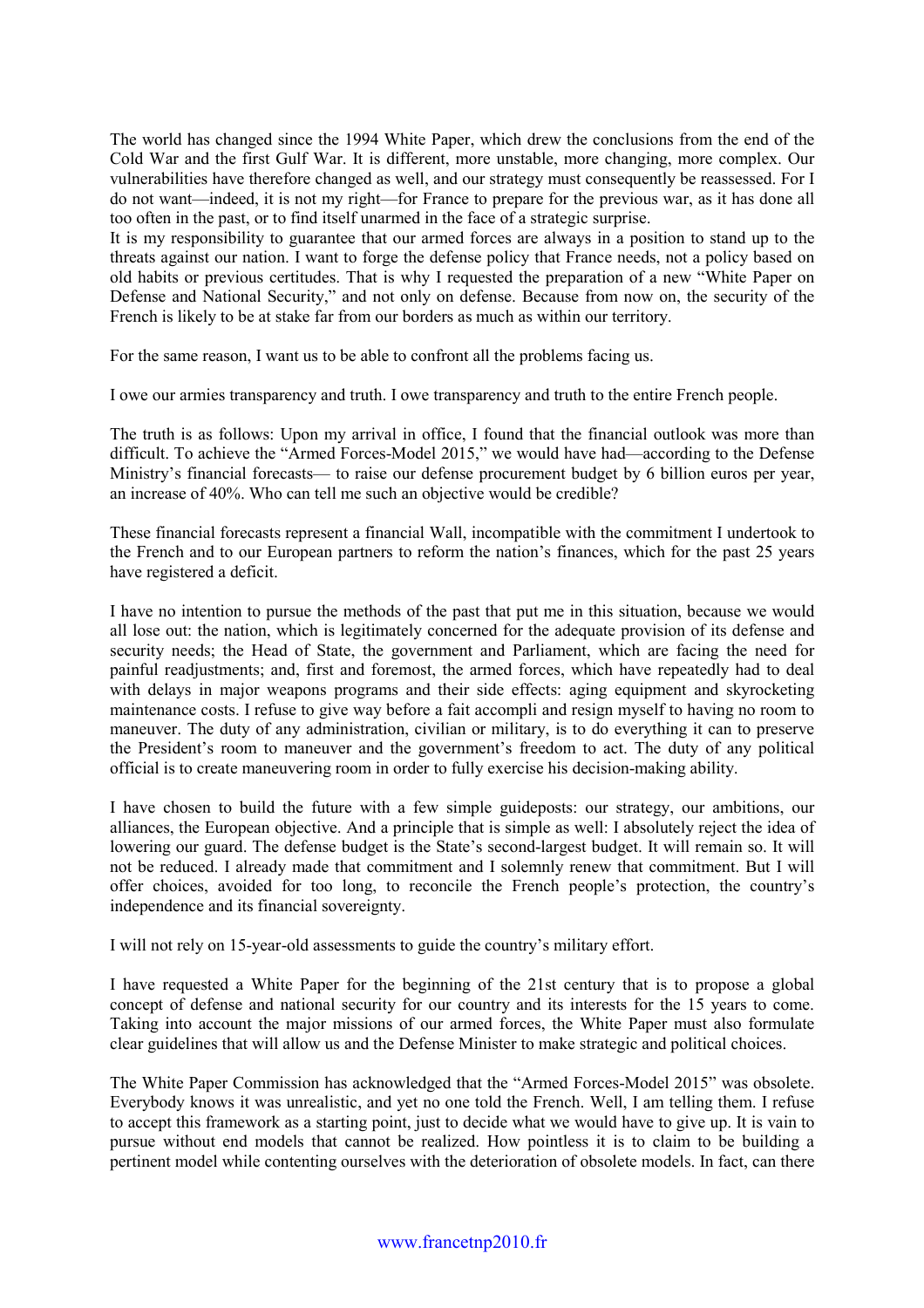even be a permanent armed forces model for the defense of our country? When threats change, when our strategy evolves, isn't it normal for our military effort to renew itself as well?

To ensure the French people's protection, their defense structures must be as operational and efficient as possible. I will draw all conclusions with the maximum degree of realism.

We will carry out these reforms. The French people have given me this mandate.

But this exemplary process of reform and rationalization, already engaged by Hervé Morin, will be done entirely for the benefit of our defense structures and those who serve them.

I have decided to launch these deliberations so that we will be able to prepare this process constructively and without taboos.

The White Paper Commission, chaired by Jean-Claude Mallet, brings together eminent figures from a wide variety of fields. Parliament has been closely associated with it from the outset and will be at each stage of deliberations. The committees of the Senate and the National Assembly will be consulted on the draft of the White Paper. The White Paper will be presented by the Prime Minister to our Parliament. I would have liked to do this myself, as Head of the Armed Forces, but for now, the constitution prohibits me from doing so. The next time the Constitution is amended, I would like to correct what has become an anomaly and more generally, to strengthen the prerogatives of the Parliament, especially those that deal with our national defense effort. This must be debated as much as is necessary. Parliament will be able to rule on the choices I will make, with the Prime Minister and the Ministers, because at the end of the process, a future military planning law will be submitted to it.

I will make my decisions when the time comes and I will explain them to the nation. You may rest assured that I will assume all of my responsibilities, for what is most worrisome is not the prospect of choices; it is the lack of decisions.

Choices will be made so that our defense policy will be the most useful, efficient, and relevant, serving the great ambitions for France and Europe.

My first duty as Head of State and Head of the Armed Forces is to ensure that France, its territory, its people and its republican institutions are secure in all circumstances. And that in all circumstances, our national independence and decision-making autonomy are preserved.

Nuclear deterrence is the ultimate guarantee of that. It is the weighty responsibility of the President of the Republic to take the measure of this reality.

Today I would like to share my thoughts with you.

Of course, during the 15-year period covered by the White Paper, France no longer runs the risk of an invasion. There are, however, other threats to our security. Certain nuclear stockpiles keep on growing. Nuclear, biological and chemical proliferation continue, along with the proliferation of ballistic and cruise missiles.

Today we must all be mindful of the fact that the nuclear missiles of even distant powers can reach Europe in less than half an hour. Currently only the great powers have such means. But other countries, in Asia and the Middle East, are vigorously developing ballistic capabilities.

I am thinking in particular of Iran. Iran is increasing the range of its missiles, while grave suspicions surround its nuclear program. It is indeed Europe's security that is at stake.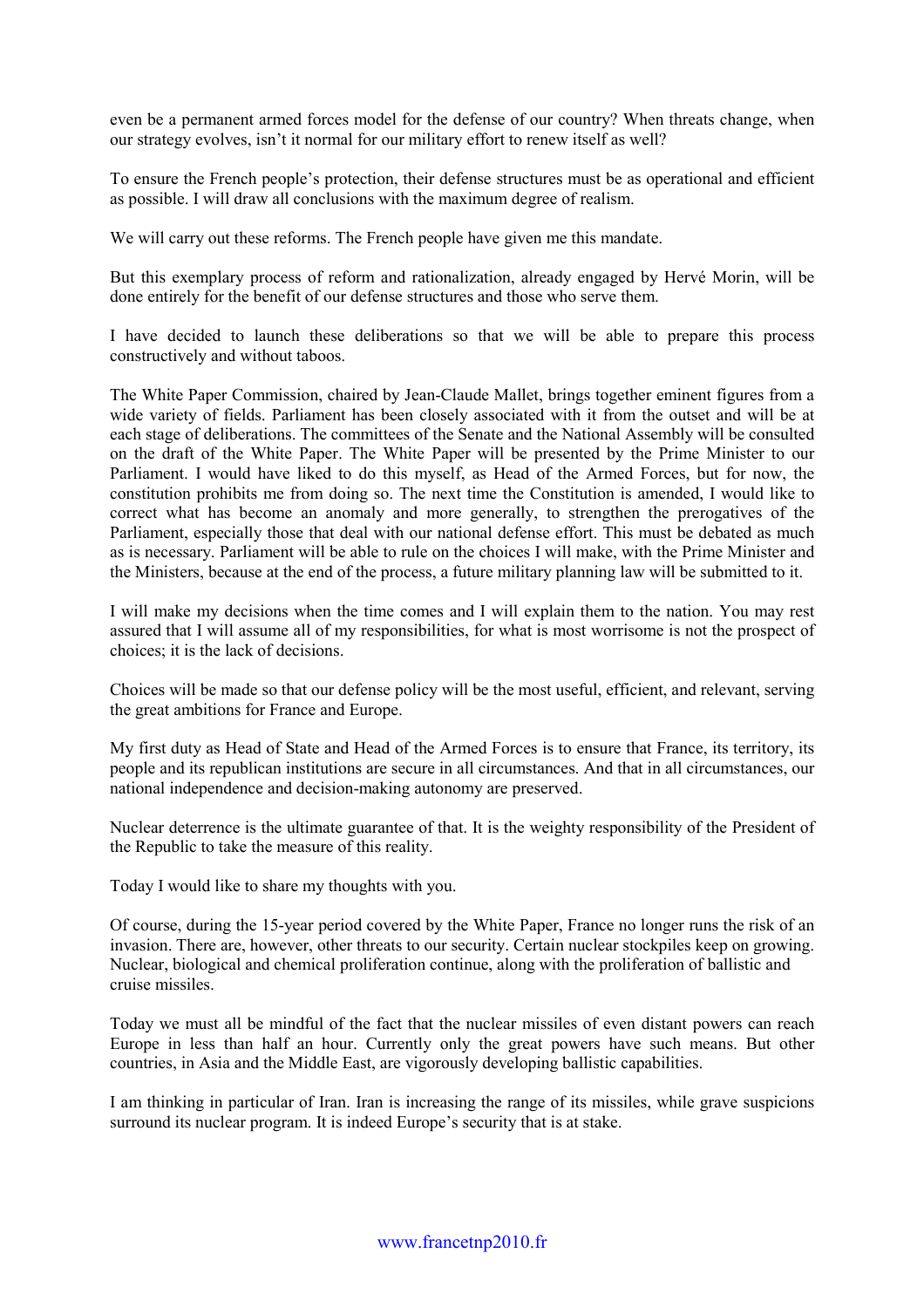In the face of proliferation, the international community must remain united and resolute. Because we want peace, we must show no weakness to those who violate international norms. But all those who respect them are entitled to fair access to nuclear energy for peaceful purposes.

But we must also be prepared to confront other risks beside proliferation. The imagination of our potential aggressors is boundless when it comes to exploiting the vulnerabilities of Western societies. And tomorrow, technological breakthroughs may create new threats.

That is why we are so attached to our nuclear deterrent. It is strictly defensive. The use of nuclear weapons would clearly be conceivable only in extreme circumstances of legitimate defense, a right enshrined in the UN Charter.

Our nuclear deterrence protects us from any aggression against our vital interests emanating from a state—wherever it may come from and whatever form it may take. Our vital interests, of course, include the elements that constitute our identity and our existence as a nation-state, as well as the free exercise of our sovereignty. My responsibility, as Head of State, is to assess their limit at all times, for in a changing world, they cannot remain static.

All those who would threaten our vital interests would expose themselves to severe retaliation by France resulting in damages unacceptable to them, out of proportion with their objectives. Their centers of political, economic and military power would be targeted on a priority basis.

It cannot be ruled out that an adversary might miscalculate the delimitation of our vital interests or our determination to safeguard them. In the framework of nuclear deterrence, it would be possible, in that event, to send a nuclear warning that would underscore our resolve. That would be aimed at reestablishing deterrence.

In order for deterrence to be credible, the Head of State must have a wide range of options to face threats. Our nuclear forces have been, and will continue to be, adapted in consequence. The M51 intercontinental missile, which Le Terrible will carry as soon as it is commissioned in 2010, and the ASMPA missile, which Rafale will carry starting this year, fit with our risk assessment during the period covered by the White Paper.

I am also strongly convinced that it is essential to maintain two nuclear components, one sea-based and the other air-based. Indeed, their respective characteristics, notably in terms of range and precision, make them complementary. The Head of State must be able to count on them at all times in order to respond to any surprise.

In order to preserve our freedom of action, missile defense capabilities against a limited strike could be a useful complement to nuclear deterrence, without being a substitute for it. Let us not lose sight of the fact that missile defense will never be efficient enough to protect our vital interests. On this issue, France has chosen a pragmatic approach. It is in this spirit that we are taking part in the collective work of the Atlantic Alliance—dear Hervé Morin. We have solid technical know-how in this area that could be taken advantage of when the time comes.

Guaranteeing national security is expensive. Each year, their nuclear deterrent costs the French half the budget for justice or transportation. This cost must of course be controlled as much as possible, in the financial context I just mentioned. But I am determined to assume it. It is neither a matter of prestige nor a question of rank, it is quite simply the nation's life insurance policy.

Our deterrence also takes into account changes in the world, in our alliances and in European construction.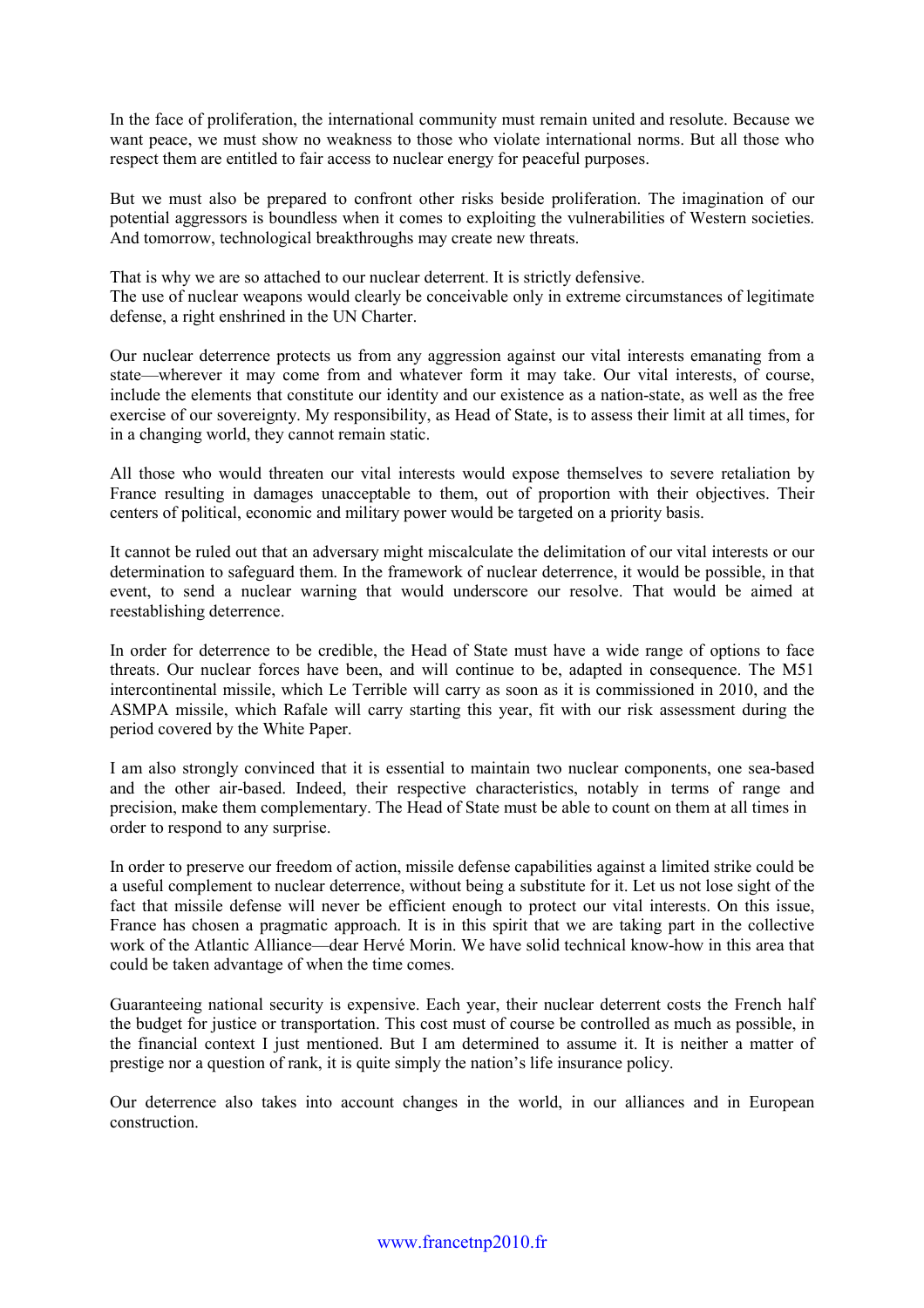Together with the United Kingdom, we have taken a major decision: It is our assessment that there can be no situation in which the vital interests of either of our two nations could be threatened without the vital interests of the other also being threatened.

As for the Atlantic Alliance, its security is also based on nuclear deterrence.

British and French nuclear forces contribute to it. This has been part of NATO's Strategic Concept since 1974 and it remains relevant today. I say to our allies:

France is and will remain true to its commitments under Article V of the North Atlantic Treaty. As for Europe, it is a fact: By their very existence, French nuclear forces are a key element in Europe's security. Any aggressor who might consider challenging it must be mindful of this.

Let us, together, draw every logical consequence of this situation. I propose to engage those European partners who would so wish in an open dialogue on the role of deterrence and its contribution to our common security.

Our commitment to the security of our European partners is the natural expression of our ever-closer union. The Lisbon Treaty marks a historic step forward in this regard.

I would now like to address disarmament. It is a subject I would like to discuss with realism and clearsightedness. When international security improves, France draws the consequences. It did so with the end of the Cold War.

Rather than making speeches and promises that are not translated into deeds, France acts. We respect our international commitments, and notably the Nuclear Non-Proliferation Treaty. France has an exemplary record, unique in the world, with respect to nuclear disarmament. France was the first State, with the United Kingdom, to sign and ratify the Comprehensive Test Ban Treaty; the first State to decide to shut down and dismantle its facilities for the production of fissile materials for explosive purposes; the only State to have transparently dismantled its nuclear testing facility in the Pacific; the only State to have dismantled its ground-to-ground nuclear missiles; the only State to have voluntarily reduced the number of its nuclear-powered ballistic missile submarines by a third.

France has never engaged in the arms race. France never manufactured all the types of weapons that it was technologically capable of designing. France applies a principle of strict sufficiency: It maintains its arsenal at the lowest possible level compatible with the strategic context. I am dedicated to this principle. As soon as I assumed my duties, I asked for this strict sufficiency to be reassessed.

This has led me to decide on a new measure of disarmament. With respect to the airborne component, the number of nuclear weapons, missiles and aircraft will be reduced by one-third.

I have also decided that France could and should be more transparent with respect to its nuclear arsenal than anyone ever has been. After this reduction, I can tell you that our arsenal will include fewer than 300 nuclear warheads. That is half of the maximum number of warheads we had during the Cold War.

In giving this information, France is completely transparent because it has no other weapons beside those in its operational stockpile.

Furthermore, I can confirm that none of our weapons are targeted against anyone. Finally, I have decided to invite international experts to observe the dismantlement of our Pierrelatte and Marcoule military fissile material production facilities.

But let us not be naïve; the very basis of collective security and disarmament is reciprocity.